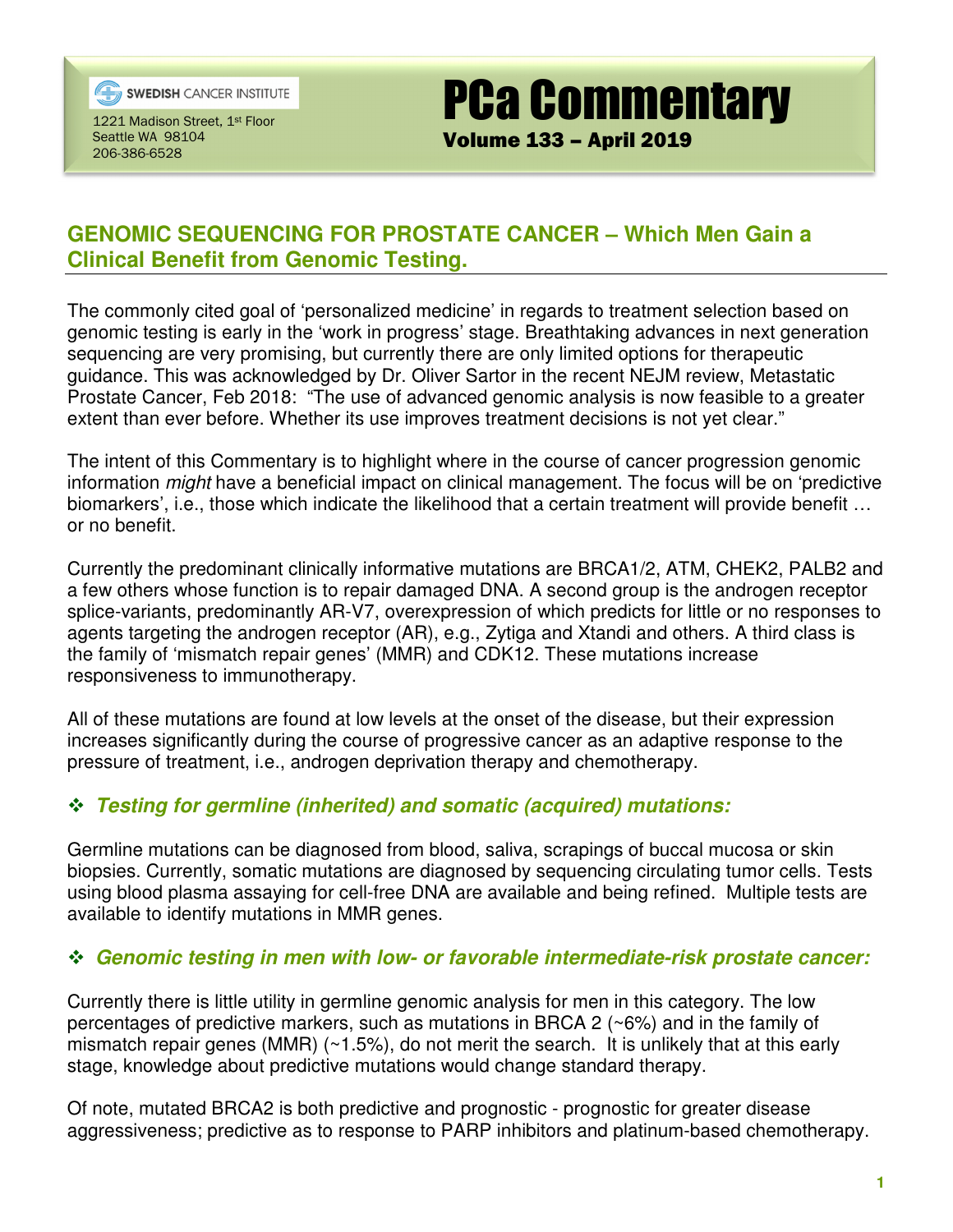## **Germline genomic testing in men with high-risk and locally advanced and metastatic disease:**

 Men in this group (i.e. Gleason 8-10, PSA>20 ng/mL, locally advanced tumor stage or nodal spread, >50% positive cores) may well benefit from *foreknowledge* of their mutational landscape since they are at risk for shorter durations of response to standard androgen suppression, earlier development of CRPC and metastasis. Knowledge of a man's genomic status will then be on record to guide future therapy choices.

The National Cooperative Cancer Network recommends germline testing of men with these characteristics and those with metastatic disease.

#### **Genomic testing for germline mutations in DNA damage repair genes:**

- BRCA2 and other members of the DNA damage repair gene family predict for more aggressive disease. Recently reported results (*J Clin Oncol.* Feb 2019, Castro et al.) from the PROREPAIR-B protocol found that in men with metastatic CRPC germline mutations in BRCA 1/2 and ATM conferred a significant negative impact on treatment outcome compared to non-carriers.
- When a man has developed metastatic castration-resistant prostate cancer (mCRPC) and already had been found on germline testing to have mutated BRCA1/2 (or mutations in ATM, CHEK2,RAD51D and PALB2) he then is a candidate for the many protocols open for treatment with PARP inhibitors. In the metastatic state the likelihood of being positive for DNA damage repair mutations increases to ~12 % (16% if ATM and BRCA1 are included).

In a small study of 50 men, heavily pretreated and unselected for mutations, Mateo *et al.*, NEJM 2015 Oct, reported a >50% decline in PSA in 33%; in 16 men showing mutations in the DNA repair genes the response was 88%.

In another study 6 of 8 men carrying a BRCA2 mutation showed a >50% decline in PSA within 12 weeks when treated with carboplatin/Taxotere).

**-** When a man has developed mCRPC it becomes informative to submit blood for assessment of somatic mutations, i.e., those mutations that have evolved in adaptation to suppressed testosterone. Assays for somatic mutations increased the total number of mutations in DNA repairs genes to ~25%, thereby expanding the eligibility for protocol-based PARP inhibition.

#### **Testing for overexpression of the splice-variant AR-V7:**

AR-V7 is a modified form of the basic androgen receptor. It is continuously active in promoting tumor growth, and is not suppressed by agents targeting the AR such as Zytiga and Xtandi. Although AR-V7 is minimally expressed at the onset of prostate cancer, in the metastatic setting AR-V7 expression increases so that it is found in ~30 - 40% of men. A positive assay for acquired (i.e., 'somatic') overexpression of the AR-V7 splice variant predicts the unlikelihood of a response to drugs such as these.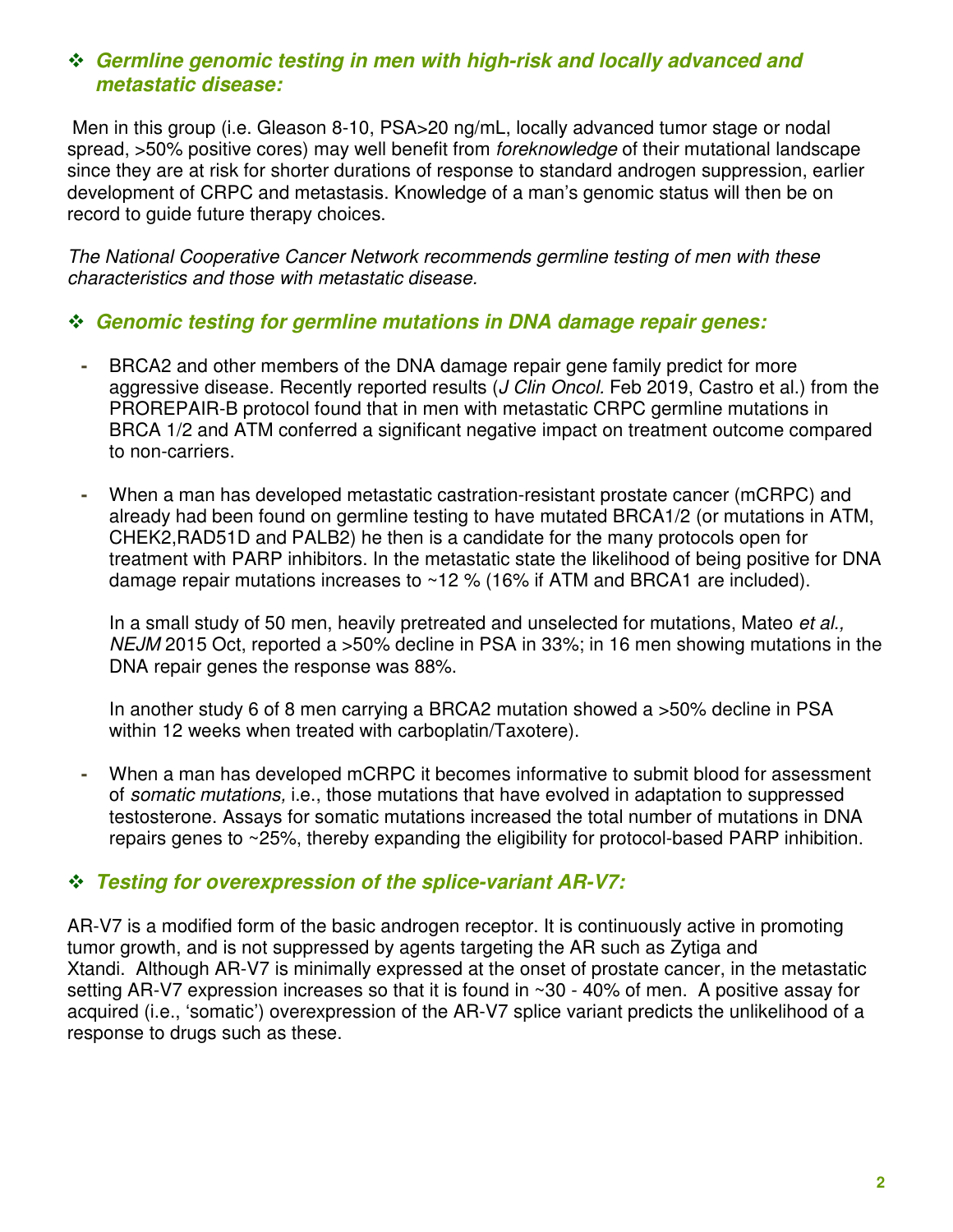- A study by Antonarakis et.al. (J Clin Oncol. 2017 Jul) examined the clinical significance of AR-V7 found in the circulating tumor cells (CTC) of 202 men with mCRPC progressing on ADT and were about to start therapy in either Zytiga or Xtandi. Three cohorts were established: those who were CTC negative (and therefore not testable for cellular AR-V7); those CTC+ and AR-V7 negative and those both CTC+ and AR-V7 positive. Before therapy with either drug 36 men (17.8%) were already CTC+ and AR-V7+ and those men were more likely to have Gleason score > 8, a higher PSA and metastases at diagnosis. In men who had previously received Zytiga or Xtandi 27% were CTC+ and AR-V7+.
- Response to treatment was defined as a >50% decline in PSA. Only 14% of CTC+/AR-V7+ group met that criteria for response. After first-line therapy the PSA median progression-free survival in this group was 2.9 months; after second-line hormone therapy and 4.1 months, compared to >21.6 months and 6.2 months, respectively, for the CTC- group. The Antonarakis study did not have chemotherapy treatment arm, however the superiority of taxane therapy over (say) Zytiga and Xtandi in men CTC+/ARV7+ was indicated in the study by Scher et al., (JAMA Oncology Nov 2016).
- Knowledge of the CTC/AR-V7 status in men newly diagnosed with metastatic disease has therapy implications. Currently treatment in this group of men is customarily an LHRH inhibitor (Lupron or Firmagon) combined with Zytiga, Xtandi, or chemotherapy. A positive test of AR-V7 might favor chemotherapy. In men who have progressed to mCRPC after initial hormone suppression, knowledge of the AR-V7 status could influence the choice of the next therapy and also the choice of the subsequent second-line therapy after progression.
- Unfortunately testing for AR-V7 is limited by the cost: QIAGEN's AdnaTest ProstateCancerPanel AR-V7 lists at \$2784. Epic Sciences OncotypeDx Nuclear Detect employs a different technology and is commercially available through Genomic Health (included into the NCCN Guidelines for MCRPC and Medicare is covering it List price, \$3950). It is still available at Johns Hopkins. The recent PROPHESY study found both assays to be equivalent. 'Liquid Biopsy' tests for AR-V7 are already available.

### **Mismatch repair gene mutations - A predictive biomarker for response to immunotherapy:**

Although minimally expressed in the primary tumor, as with other mutations, mutations in these genes (MSH2, MSH6, MLH1, PSM2) increase in metastatic disease, e.g. to 5 to 10%. "Clinically, due to the high number of neoantigens generated by this hypermutation phenotype, patients with mismatch repair defects are prime candidates for checkpoint blockade...," Isaac et al., Asian J of Urol Nov 2018.

In 2018 the FDA approved the PD-1 blocker pembrolizumab, KETRUDA, for treatment of metastatic prostate cancer exhibiting these mutations. Men expressing PD-1 In the Keynote study had a 17% response to KETRUDA.

# **BOTTOM LINE:**

Genomic research for clinical relevant mutations is producing an immense quantity of data. Currently for efficiency, the practicing clinician and interested patients can focus on identifying mutations in three important genomic areas: the mutations in the DNA repair family of genes, overexpression of the AR-V7 splice variant, and mutations in MMR genes. These data can have important bearing on treatment choices.